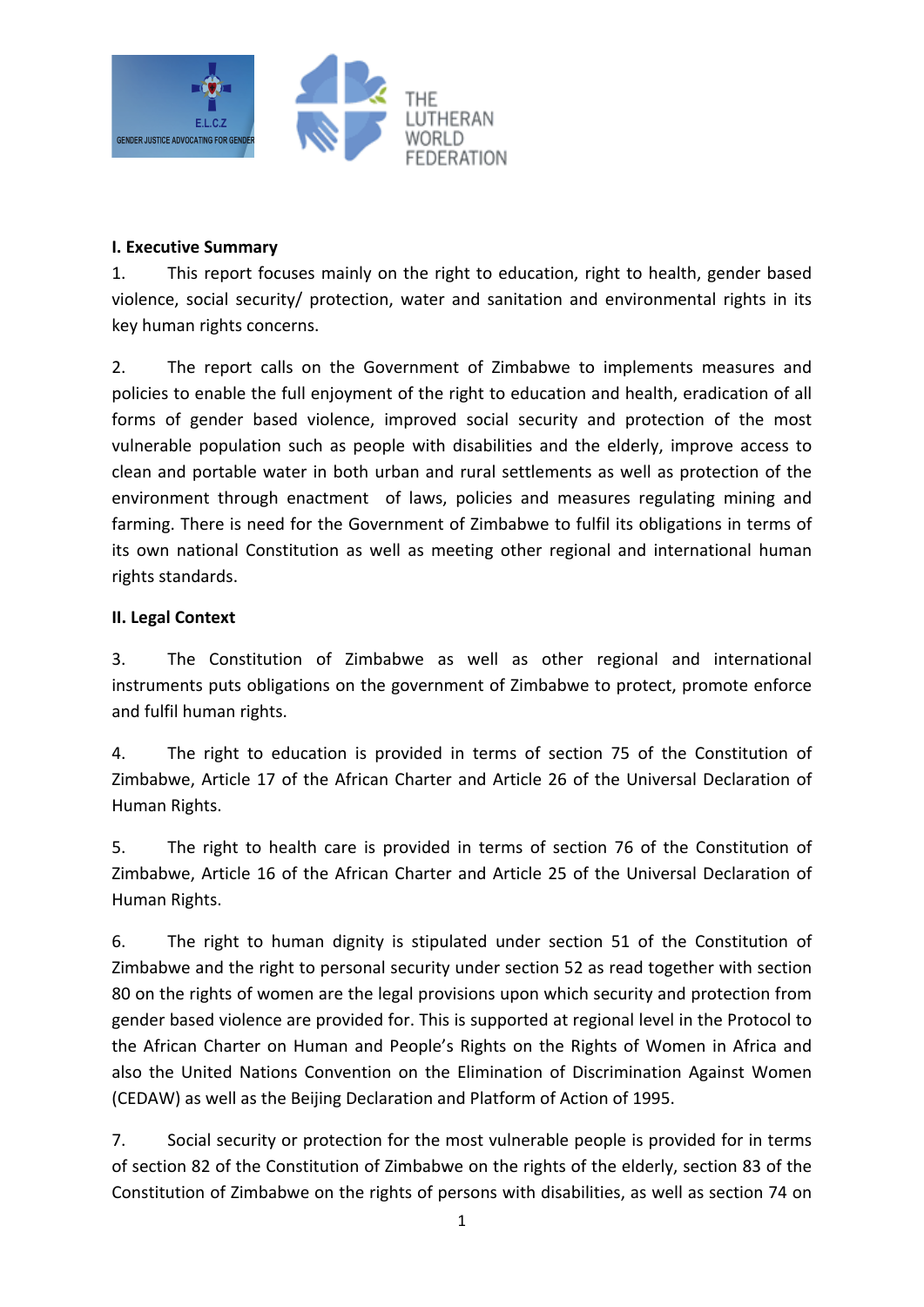

freedom from arbitrary evictions.

8. The right to water is provided for in terms of section 77 of the Constitution of Zimbabwe.

9. Environmental rights are provided for in terms of section 73 of the Constitution of Zimbabwe.

# **III. Policy Context**

10. Despite existing legal and policy framework for the enjoyment of human rights in Zimbabwe, law enforcement officials, healthcare service providers, local authorities, social welfare officials, the environmental management agents, political leaders, government departments and other institutions have thus far not committed sufficient efforts to implement existing legislation towards the protection, promotion and fulfilment of human rights for the people of Zimbabwe.

# **IV. Problem Identification**

11. As Zimbabwe enters its Universal Periodic Review, this report seeks to deepen the analysis regarding how distinct but overlapping human rights in Zimbabwe remain unfulfilled. This submission seeks to illustrate how Zimbabweans face <sup>a</sup> range of pressing and under-profiled human rights violations in the identified areas and amplifies the voices of the most vulnerable people.

# **V. Background**

12. Zimbabwe is <sup>a</sup> constitutional multi part democracy and it is <sup>a</sup> signatory to <sup>a</sup> number of African protocols and universal human rights conventions and declarations. Zimbabwe is <sup>a</sup> Constitutional democracy and has three arms of government which are the Executive, Legislature and the Judiciary. Laws are enacted through the legislature which is the Parliament. The Judiciary is responsible for interpreting the law. The Executive is responsible for enforcing the law as well as formulating policies necessary for the implementation and operationalisation of the law. In as much as laws are there, including the Constitution, the main challenge is in the implementation of laws and promotion of protection of human rights by the Executive arm of Government. The police and other agents of government fall under the Executive and have not been able to fully implement the laws for the benefit of the citizens. Although Zimbabwe is founded on the supremacy of the Constitution, the rule of law and fundamental human rights and freedoms of its people, it has been found wanting in many respects, more particularly, in this report, on the right to education, right to health,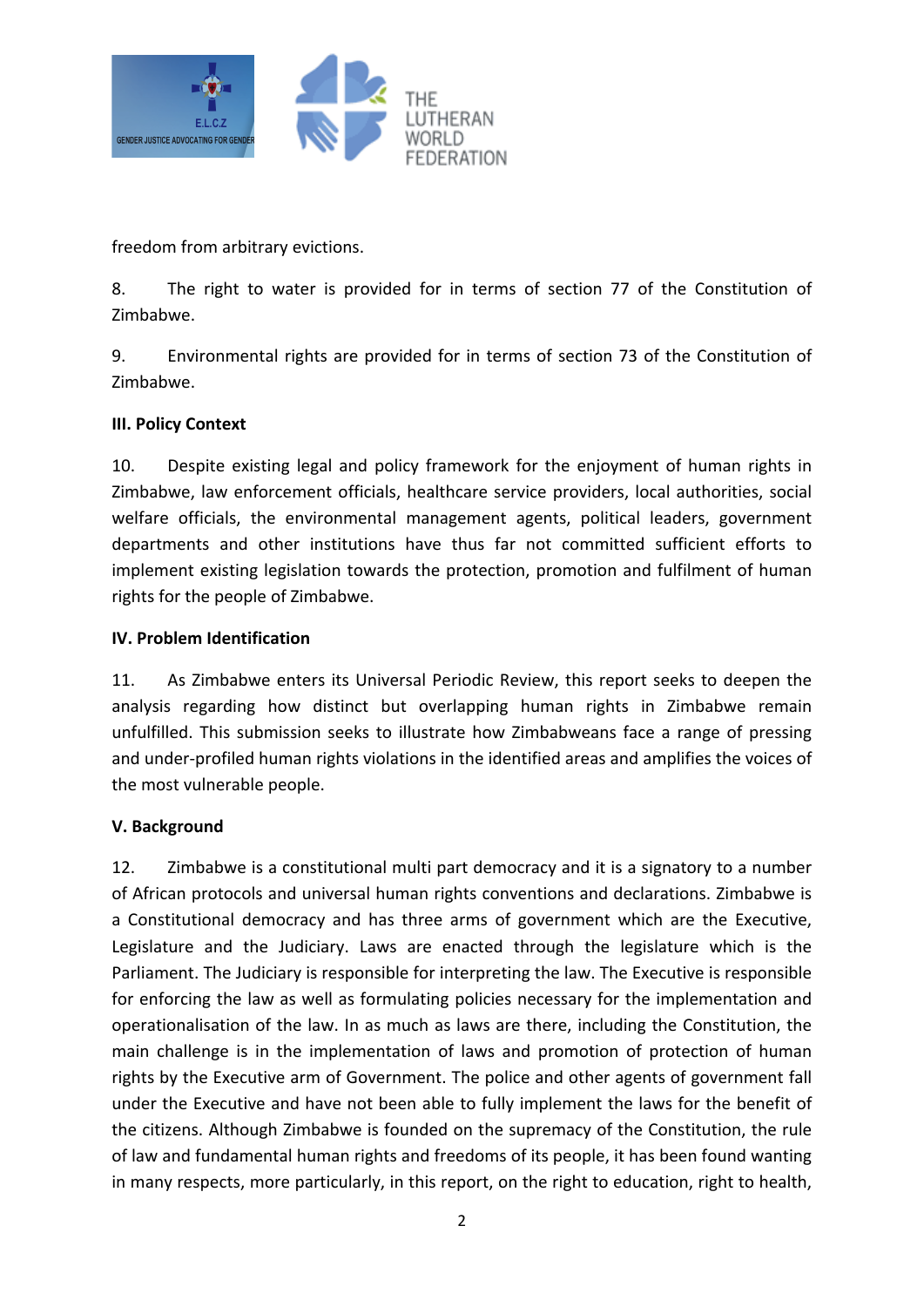

social security, security of persons (gender based violence), water and sanitation and environmental rights. This report therefore seeks to strongly encourage the Government of Zimbabwe to work towards improving its human rights record in these identified areas.

# **VI. Report Methodology**

13. The Evangelical Lutheran Church in Zimbabwe with its Gender Justice and Lutheran Development Services arms prepared this submission in collaboration with the Lutheran World Federation. The report is based on information collected by the two arms of the Church as well as information from Church representatives. The Service arms of the Church are field based in many parts of the country and therefore possess credible information on what obtains on the ground.

14. In this vein the findings of this report have been formulated based on ELCZ'<sup>s</sup> research, observations, experiences, advocacy, consultation with stakeholders and documentation of human rights violations in different thematic areas of its work. Additionally, these findings are corroborated and supplemented through focus group discussions with those most affected. The report highlights the shortcomings of the fulfilment of key human rights in the country in the aforementioned priority areas and call upon the relevant authorities to accept and implement the recommendations being advocated for in this report so as to improve the human rights situation for the people of Zimbabwe in these areas through the third cycle Universal Periodic Review of Zimbabwe.

# **VII. Key Human Rights Concerns**

# **Right to Education**

15. Section 27 of Zimbabwe constitution states that the State must take all practical measures to promote:

(a) Free and compulsory basic education for children

(b)The State must take measures to ensure that girls are afforded the same opportunities as boys to obtain education at all levels.

16. Section 75 of the Constitution gives every citizen or permanent resident of Zimbabwe the right to <sup>a</sup> basic state-funded education, including adult basic education.

The church notes that the government of Zimbabwe is in contravention of some of the provisions of its Constitution. The Government of Zimbabwe is also in violation of Article 17 the African Charter and Article 26 the Universal Declaration of Human Rights on the right to education.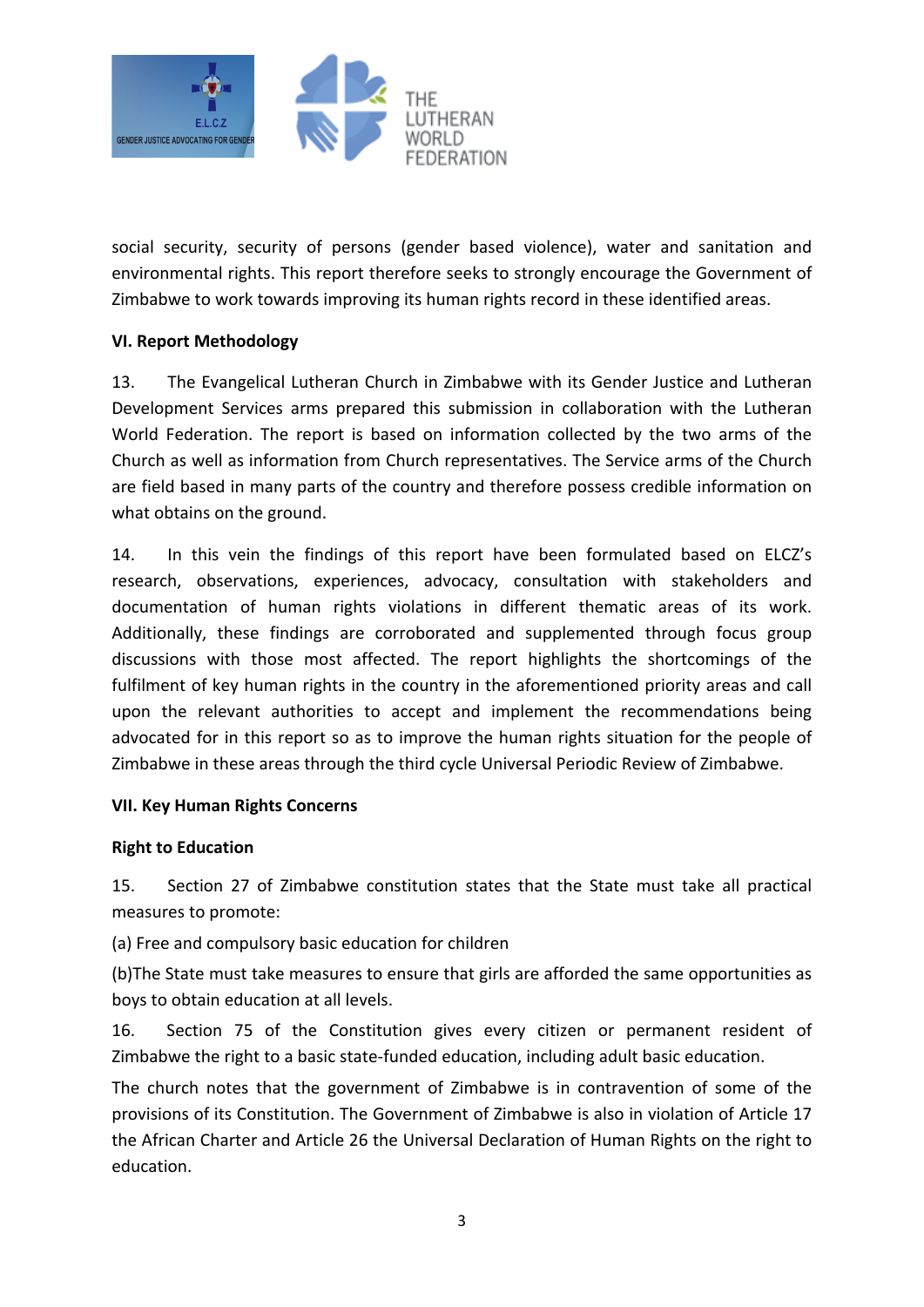

17. Most children in Zimbabwe are being denied education opportunities through <sup>a</sup> number of unfulfilled ways, which include, but not limited to the following:

a. Lack of basic learning facilities and infrastructure, especially those whose parents and guardians were resettled in the newly allocated farming areas. In order to access education, the children are walking long distances of 15 kilometres or more. Where <sup>a</sup> school has been established there are no standard classrooms or toilets to facilitate conducive learning. A majority of rural and farm area schools do not have electricity and the children lag behind in accessing e-learning materials, especially during this Covid19 related lockdown. This has caused <sup>a</sup> serious gap in the pass rate between urban and rural schools. Rural and farm schools don'<sup>t</sup> have access to clean running water and as <sup>a</sup> result, they are exposed to diseases. Compounded to that there are no textbooks and other learning equipment to provide easy learning in public schools. The situation is exacerbated by COVID 19 pandemic, which has seen lack of increased learning space to observe protocols of social distancing under the WHO guidelines.

b. There has been <sup>a</sup> standoff between government and the negotiating body for teachers in Zimbabwe over decent wages and allowances for teachers. In the past 3 years staff in public schools have not been reporting for duty or have been coming 2 times <sup>a</sup> week due to what they claim as lack of adequate professional benefits and commensurate remuneration. Teachers have lost motivation and this has caused many parents to resort to private tutorswhich is very expensive and cannot be afforded by average Zimbabweans. Teachers are demanding payment from parents for additional lessons. Pupils are not benefitting from this situation as teachers fail to attend to classes. The majority of the parents are unable to raise income to pay for extra lessons.

c. Nearly 5,000 teenage girls fell pregnant between January and February 2021 and about 1,800 entered early marriages during the same period according to <sup>a</sup> 16 April 2021 Government of Zimbabwe report to the United Nations Population Fund of. The church has noted with concern that there has been no plan to counter the situation, which increases the risk of the girl child failing to pursue their education.

d. Due to the COVID 19 pandemic, there has been lot of imbalance between the rich and the poor in accessing education. The rich are able to use online facilities and continue with their education despite the lockdown, while the poor cannot afford those facilities.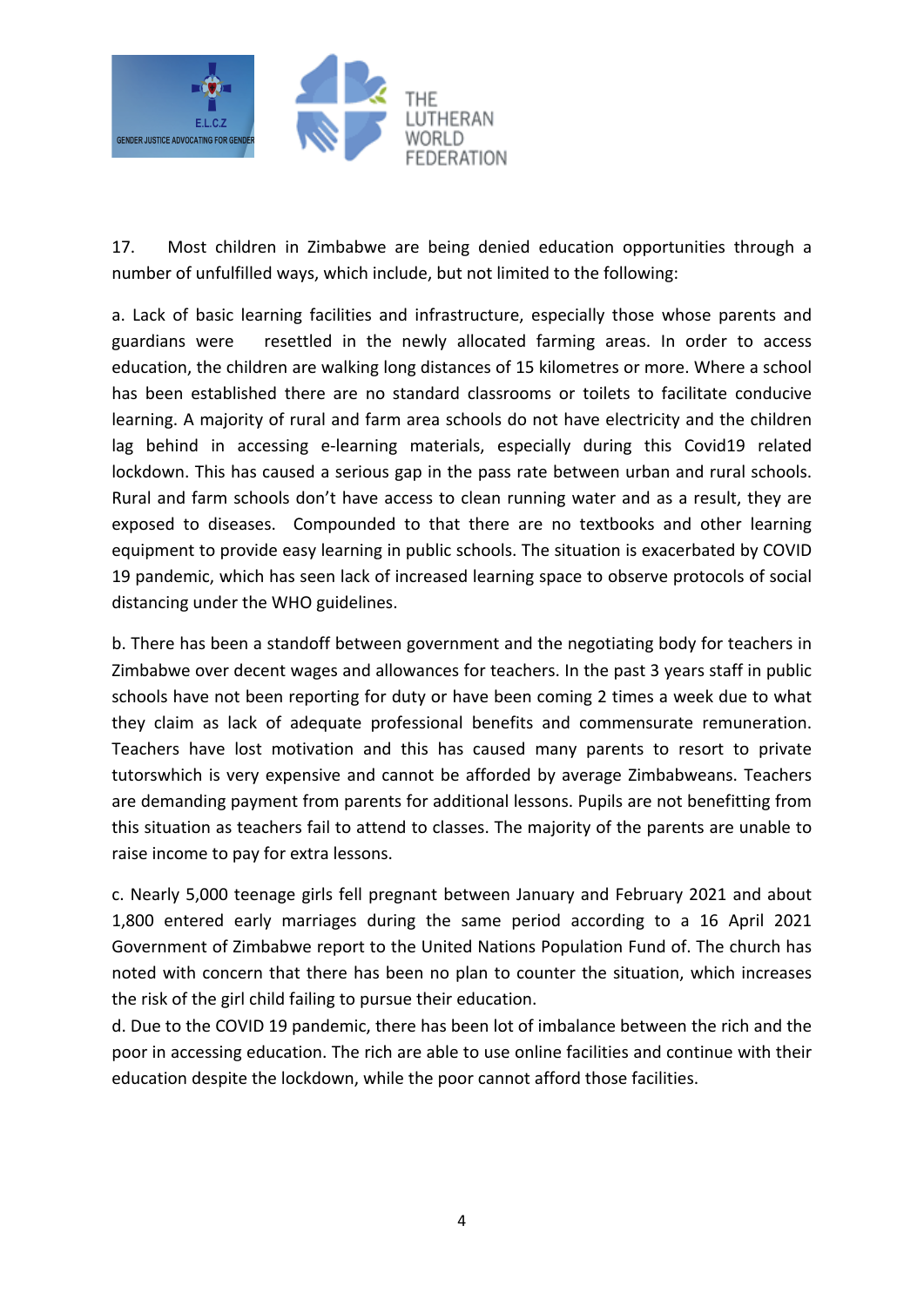

#### **Recommendations to the Government of the Republic of Zimbabwe**

- **a.** Improve learning facilities and infrastructure and multiply the building of standard classroom blocks with running clean and potable water for drinking and bathrooms for girls and boys with water facilities for handwashing and flashing to prevent the spread of diseases, including Covid 19, dysentery, and cholera.
- **b.** Accelerate access to electricity and internet in primary and secondary schools, including schools in rural areas.
- **c.** Resolve the standoff between the teachers' associations and Public Service Commission through provision of adequate remuneration, employment benefits, and incentives to teachers to ensure that teachers go back to the classrooms and discharge their duties to improve access to education.
- **d.** Put mechanisms in place to follow up school dropouts and support them with livelihood skills and vocational training to avoid negative coping mechanisms by the youth such as prostitution, and drug and alcohol abuse.
- **e.** Ensure that all students have access to online education facilities.

# **Right to Health**

18. Section 29 of the constitution of Zimbabwe states that:

(1) The State must take all practical measures to ensure the provision of basic, accessible and adequate health services throughout Zimbabwe.

(2) The State must take appropriate, fair and reasonable measures to ensure that no person is refused emergency medical treatment at any health institution.

(3) The State must take all preventive measures within the limits of the resources available to it, including education and public awareness programmes, against the spread of disease.

19. Provisions of section 76 of the Constitution of Zimbabwe provides for the right to health care for all citizens and permanent residents of Zimbabwe.

Article 16 of the African Charter and Article 25 of the Universal Declaration of Human Rights also state that state must ensure adequate health facilities for its people. However, there is <sup>a</sup> general neglect and lack of resource allocation in the area of sexual reproductive health and rights (SRHR). The church has noted that government made <sup>a</sup> commitment to support in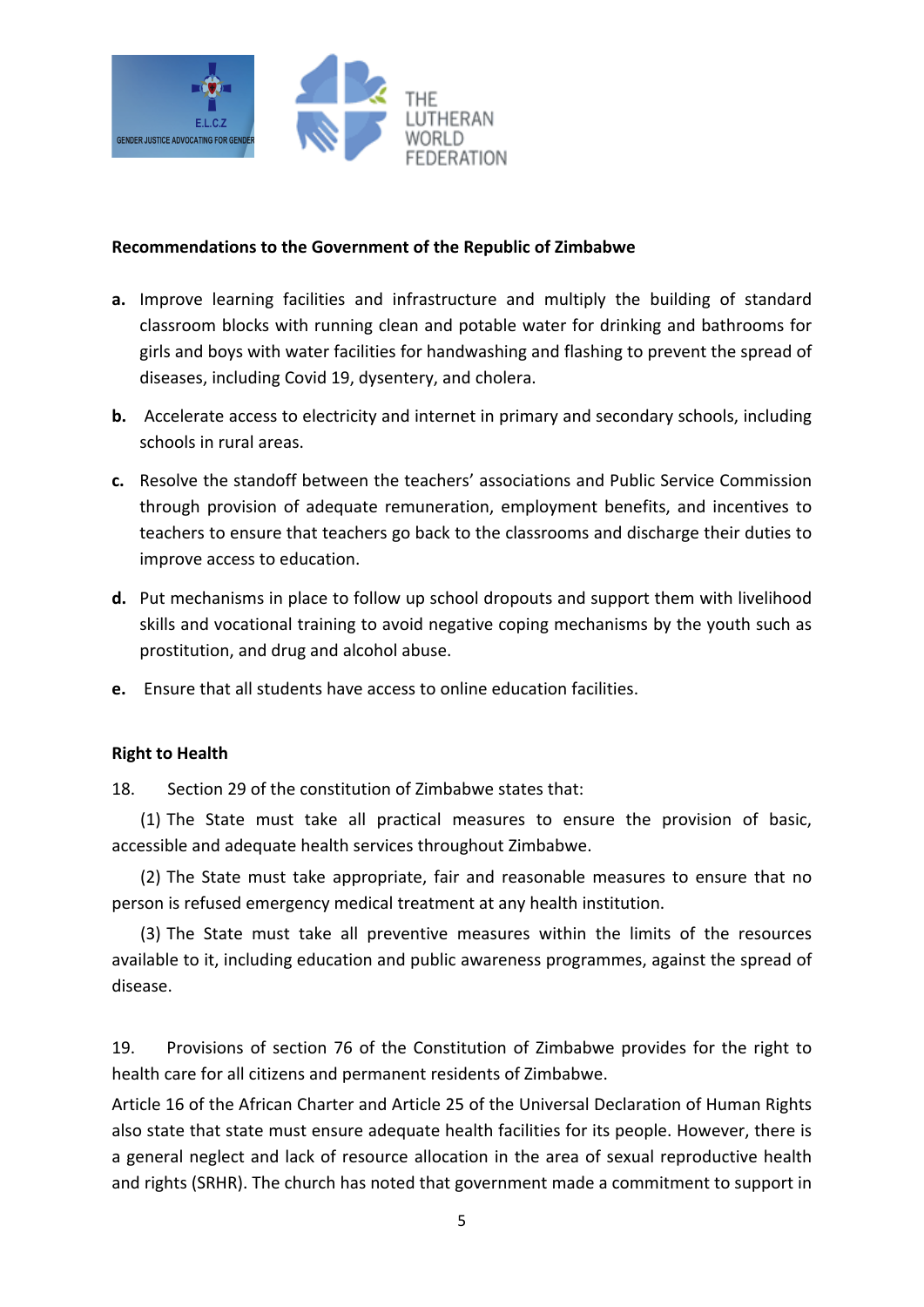

and out of school girls with sanitary ware. This has however not happened leaving the girls in <sup>a</sup> vulnerable position. School going girls miss lessons due to lack of sanitary ware. Schools are ill equipped with no girl friendly toilets, no running water and disposal facilities, which cumulates to absenteeism and lack of self-esteem during their menstrual days. This is in addition to girls out of schools or girls forced out of school being often subjected to the rampant practice of early child and forced marriages despite this being against the law.

20. Shortage of essential drugs are experienced at public hospitals, consequently patients have to buy expensive medicines from private pharmacies, and the majority of citizens cannot afford to do so. There is notably <sup>a</sup> lack of equipment at public hospitals which leads to patients being referred to private providers of services such as X-rays and scans. These services are very expensive and few citizens can afford.

21. Medical staff who include nurses and doctors are not capacitated adequately to execute their duties resulting in poor service delivery for the ordinary citizens seeking medical assistance. There is <sup>a</sup> perpetual stand-off between the government as the employer and the medical staff. This has made the health delivery system to deteriorate further.

# **Recommendations to the Government of the Republic of Zimbabwe**

a. Ensure that the laws prohibiting early child and forced marriages are implemented by law enforcement agencies, and build the capacity of traditional leadership, church leaders, and local authorities to combat early and child marriages.

b. Invest more resources on SRHR, and reducecost of sanitary ware and avail free sanitary ware to the most vulnerable members of the community.

c. Avail clean and potable water at schools and construct girl friendly toilets as <sup>a</sup> matter of urgency to protect the dignity of girls.

d. Ensure that adequate medical equipment and drugs are available in all the public and mission hospitals taking special consideration of rural hospitals.

e. Address the salaries and conditions of service for the nurses and doctors as <sup>a</sup> means and measure to facilitate the full realisation of the right to health of all citizens and permanent residents of Zimbabwe.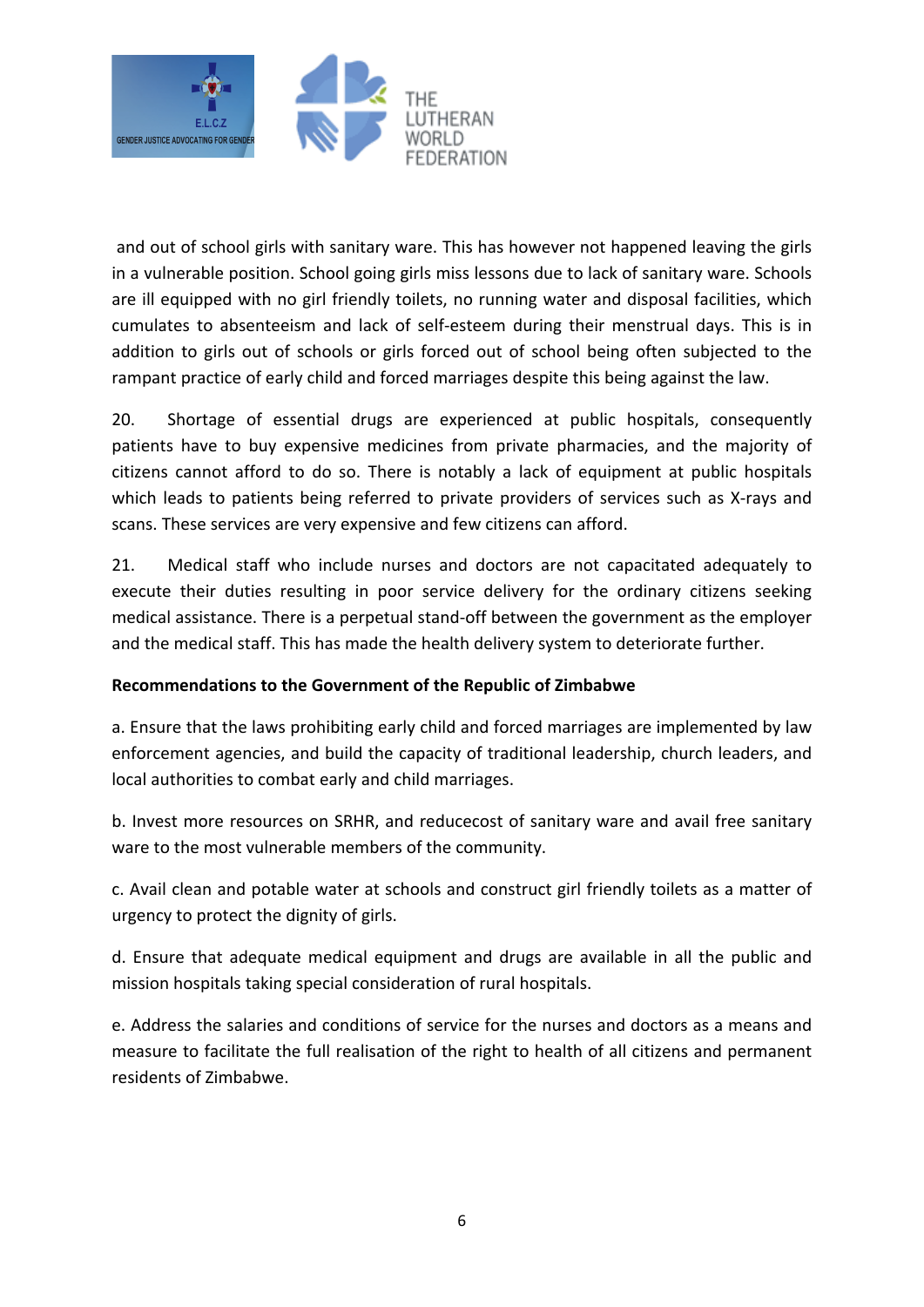

#### **Sexual and Gender Based and Domestic Violence Against Women and Girls**

22. Section 25 of the Constitution of Zimbabwe provides for the government of Zimbabwe and its agencies to protect and foster the institution of the family, including the prevention of sexual and gender based and domestic violence. This provision is further supported by section 26 of the Constitution of Zimbabwe that provides for equal rights and protection in marriage. According to section 51 of the Constitution of Zimbabwe, every person has inherent dignity in his or her private and public life, and the right to have that dignity must be respected and protected. In addition section 52 of the same Constitution of Zimbabwe talks of the right to <sup>a</sup> person' security, freedom from all forms of violence from public or private sources, freedom to make decisions concerning reproduction. In Zimbabwe most women are affected by sexual and gender based violence and domestic violence. 1 in every 3 females, aged between 15 and 49 years have experienced physical violence. 1 in every 4 women have experienced sexual violence. More than 14 000 cases of gender based violence are reported and often prosecuted per year, whilst more than half of the cases of gender based violence are not reported. The Government of Zimbabwe has put laws in place; however, there is <sup>a</sup> notable lack of implementation of the laws and general lack of awareness of the same laws by most citizens. Section 80 of the constitution states that every woman has full and equal dignity of the person with men and this include equal opportunities in all aspect.

23. There is need for cultural reforms and positive change in attitudes of the judiciary and law enforcement agencies as well as orientation to human rights. Zimbabwe is <sup>a</sup> highly patriarchal society where women depend mostly on men for financial support. The women livelihood initiatives, which include vending and cross border trading have been affected by the COVID 19 restrictions. This has further increased the dependence of women on men, which unfortunately has resulted in more women experiencing gender-based violence. COVID-19 has further exacerbated existing inequality and violence.

# **Recommendations to the Government of the Republic of Zimbabwe**

- a. Establish programmes and reform initiatives that empower women to become economically independent to reduce Gender Based Violence.
- b. Decentralise and ensure programmes such as the Women'<sup>s</sup> Micro Finance Bank and Small to Medium Enterprises Development Cooperative reach all sections of the society, including the most vulnerable and are easily accessible to women in rural areas and small towns outside Harare and Bulawayo.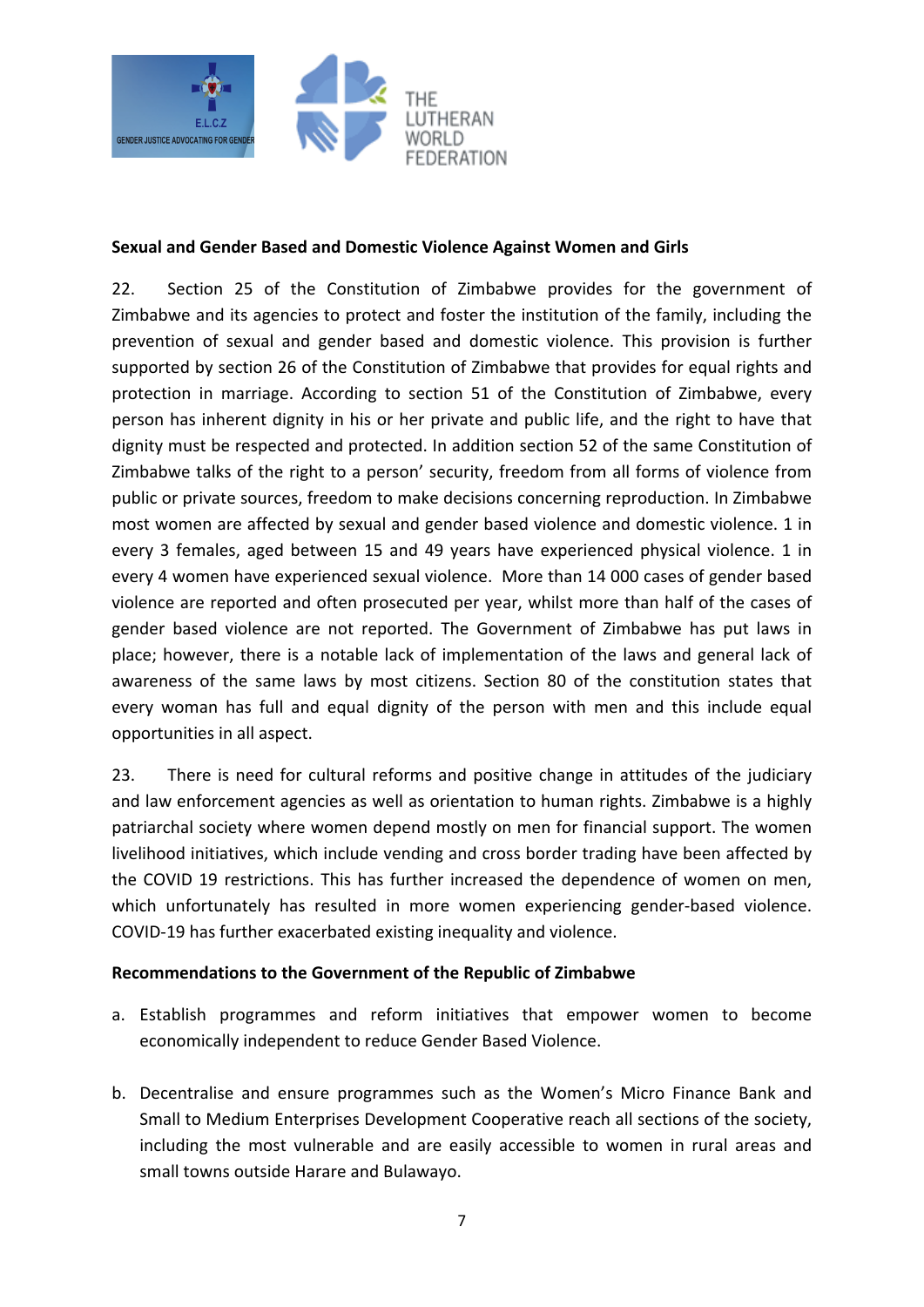

- c. Build the capacity of law enforcement agents in human rights and rights based approaches to enable them to protect human rights and deal with issues of SGBV and domestic violence against women and girls.
- d. Implement programmes to address harmful practices that includes training of traditional leaders on issues of gender based violence and early child and forced marriages.
- e. Adopt survivor-centred approaches to gender based violence, including provision of psychosocial support and shelters for survivors.

# **Right to Social security/ protection**

24. Section 30 of the Constitution of Zimbabwe gives an obligation to the government of Zimbabwe to take all practical measures, within the limits of its resources available to it, to provide social security and social care to those who are in need. Ordinarily, this includes the elderly, persons with disabilities, the youth, and victims of natural or man-made disasters among others. There are <sup>a</sup> number of perennial challenges, which require social protection measures to be put in place in order to protect the human element such as natural disasters and forced evictions.

25. Zimbabwe experiences droughts, floods, conflicts, loss of livelihoods regularly. The government has not establish <sup>a</sup> clear risk matrix and budget to ensure social protection when this events occur. Of late, there have been home evictions and destruction of structures as well as forced evictions of families from urban areas on grounds that the victims were not properly allocated the land. The evictions were started during the rainy season and currently continuing during this cold winter season resulting in many women, children, the elderly and people with disabilities suffering. This has led to the destruction of livelihoods in the form of destructions and removal of stalls and homes. In Zimbabwe the government has normalised the destruction of houses and the eviction of people in their homes in winter and in the rainy season without firstly considering and allocating alternative accommodation.

26. This problem is also affecting farmers in resettlement areas who have been evicted from the farms for lack of legal documentation and titles. Some of them have been evicted in the middle of the faming season and not even allowed to harvest their crops. No alternative land has been allocated to them. These evictions in both urban and farming settlements have increased the number of homeless people in Zimbabwe and resulted in an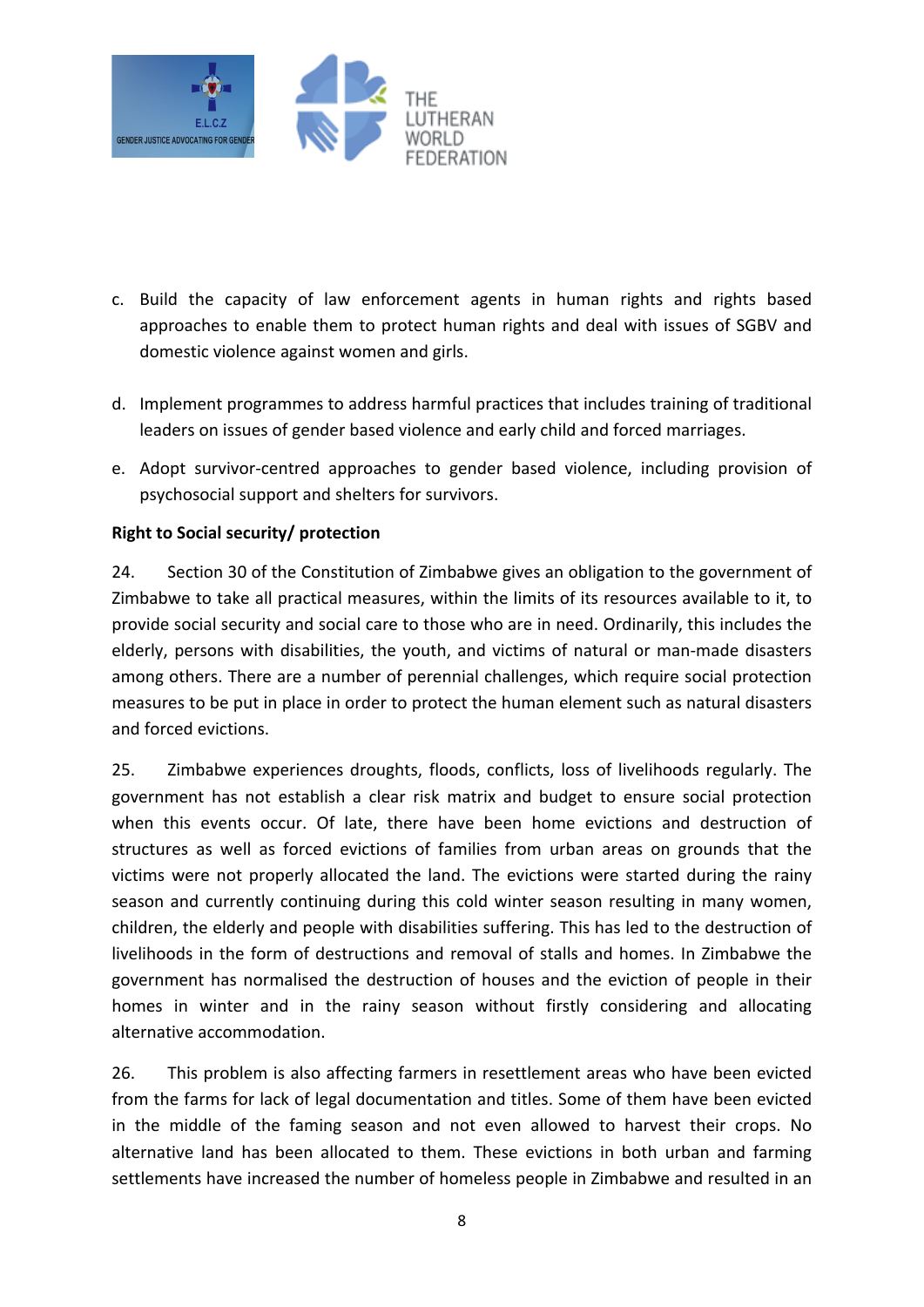

increase in the number of people living on the streets and begging or committing crimes. The insecurity of people has increased as <sup>a</sup> result of the failure to put adequate social security measures in place.

# **Recommendations to the Government of the Republic of Zimbabwe**

- a. Strengthen and allocate adequate resources to the disaster response mechanism.
- b. Embark on civic education and disseminate sufficient information to create public awareness around disaster preparedness and existing disaster risk reduction measures.
- c. Set up an effective early warning system, including incorporating indigenous knowledge system of averting disasters to alert communities of impending dangers.
- d. Develop appropriate land ownership laws and ensure that in cases of demolishing of illegal structures, alternative shelters are available to accommodate the affected people ahead of the demolition process.

#### **Rights of Persons with Disabilities**

27. With regard to persons with disabilities, Section 83 of the constitution of Zimbabwe stipulates that the State must take appropriate measures within the limits of the resources available to it, to ensure that persons with disabilities realise their full mental and physical potential, including measures—

- (a) To enable them to become self-reliant;
- (b) To enable them to live with their families and participate in social, creative or recreational activities;
- (c) To protect them from all forms of exploitation and abuse;
- (d) To give them access to medical, psychological and functional treatment;
- (e) To provide special facilities for their education; and
- (f) To provide State-funded education and training where they need it.

28. The church has noted with concern that their rights inclusive of access to education and medical and psychological services have been limited. The social grants that the government have put in place are inadequate and at times, they do not reach to the intended targeted group on time. The church also note that there is inadequate facilities for persons living with disabilities including lack of teaching staff personnel.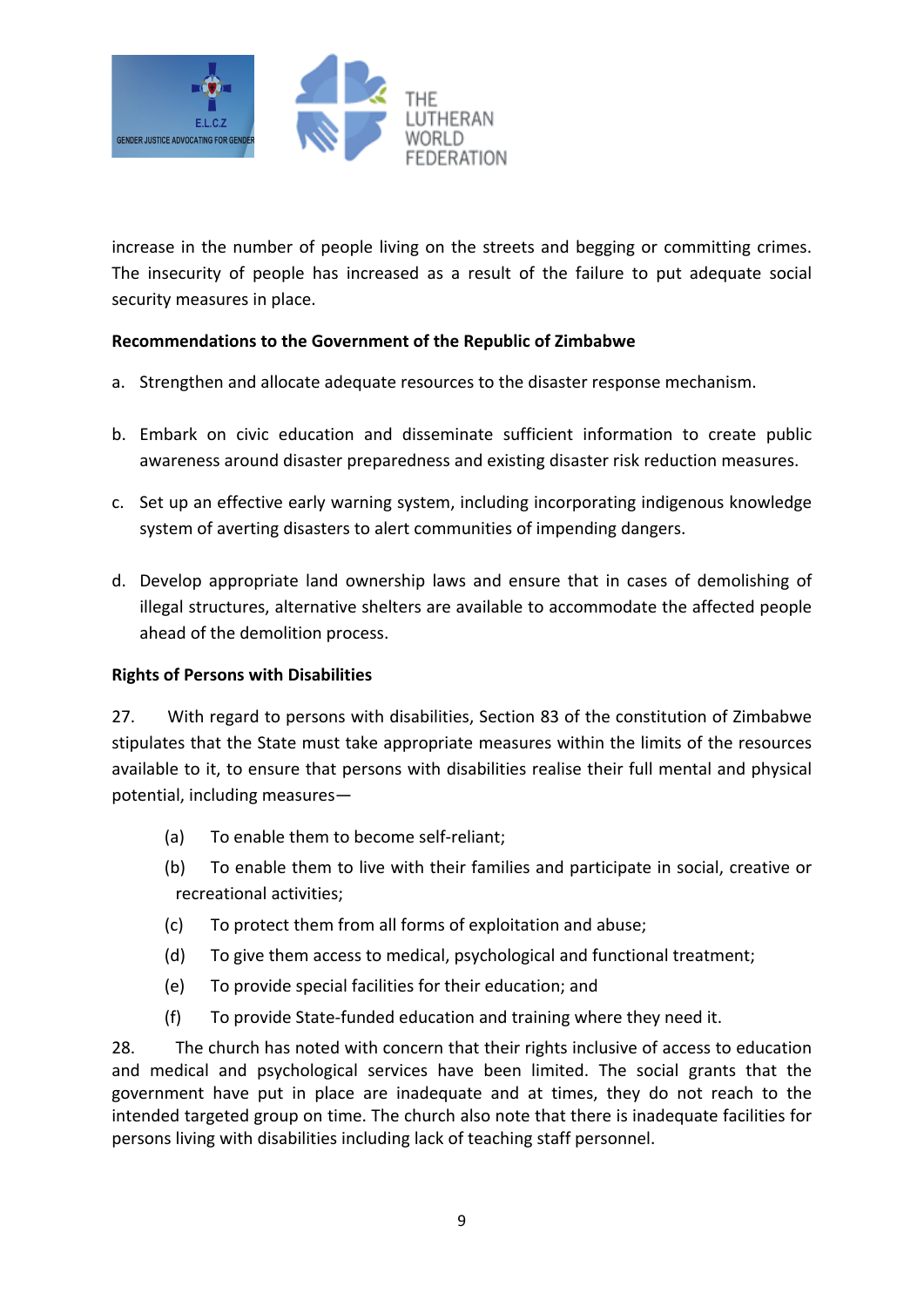

#### **Recommendations to the Government of the Republic of Zimbabwe**

- a. Put in place measures that enable equal access to education, and medical and psychological services to persons with disabilities.
- b. Ensure social grants to persons with disabilities are sufficient to meet basic standard of living and reach the targeted rights holders.
- c. Ensure public facilities, buildings, and transportation are friendly towards and provide access to persons with disabilities, including through availability of ramps.

#### **Rights of Elderly Persons**

29. Section 82 of the constitution of Zimbabwe states that people over the age of seventy years have the right:

- (b) To receive reasonable care and assistance from their families and the State;
- (c) To receive health care and medical assistance from the State; and
- (d) To receive financial support by way of social security and welfare. The State must take reasonable legislative and other measures, within the limits of the resources available to it, to achieve the progressive realisation of these rights. The church notes that the elderly in Zimbabwe who are due to receive pensions are living in abject poverty as National Social Security Authority (NSSA) pays small allowances which are way below the poverty datum line (ZW\$ 5 187,37 to 5 312,19).

#### **Recommendations to the Government of the Republic of Zimbabwe**

- a. Put in place measures and medical facilities to provide free and quality medical care specifically for the elderly.
- b. Ensure the elderly have access to monthly pension allowance that is above the poverty datum line.

#### **Access to Clean Drinking Water and Sanitation.**

- 30. Section 77 of the constitution of Zimbabwe states that every person has the right to:
	- (a)Safe, clean and potable water and the State must take reasonable legislative and other measures, within the limits of the resources available to it, to achieve the progressive realisation of this right.

31. The water systems in urban settlements in Zimbabwe are now old and need to be replaced, but the government has continuously neglected the importance of water to the extent that people can go for days, months and years in urban areas without water. This has resulted in various outbreak of diseases like typhoid, cholera and even worsened the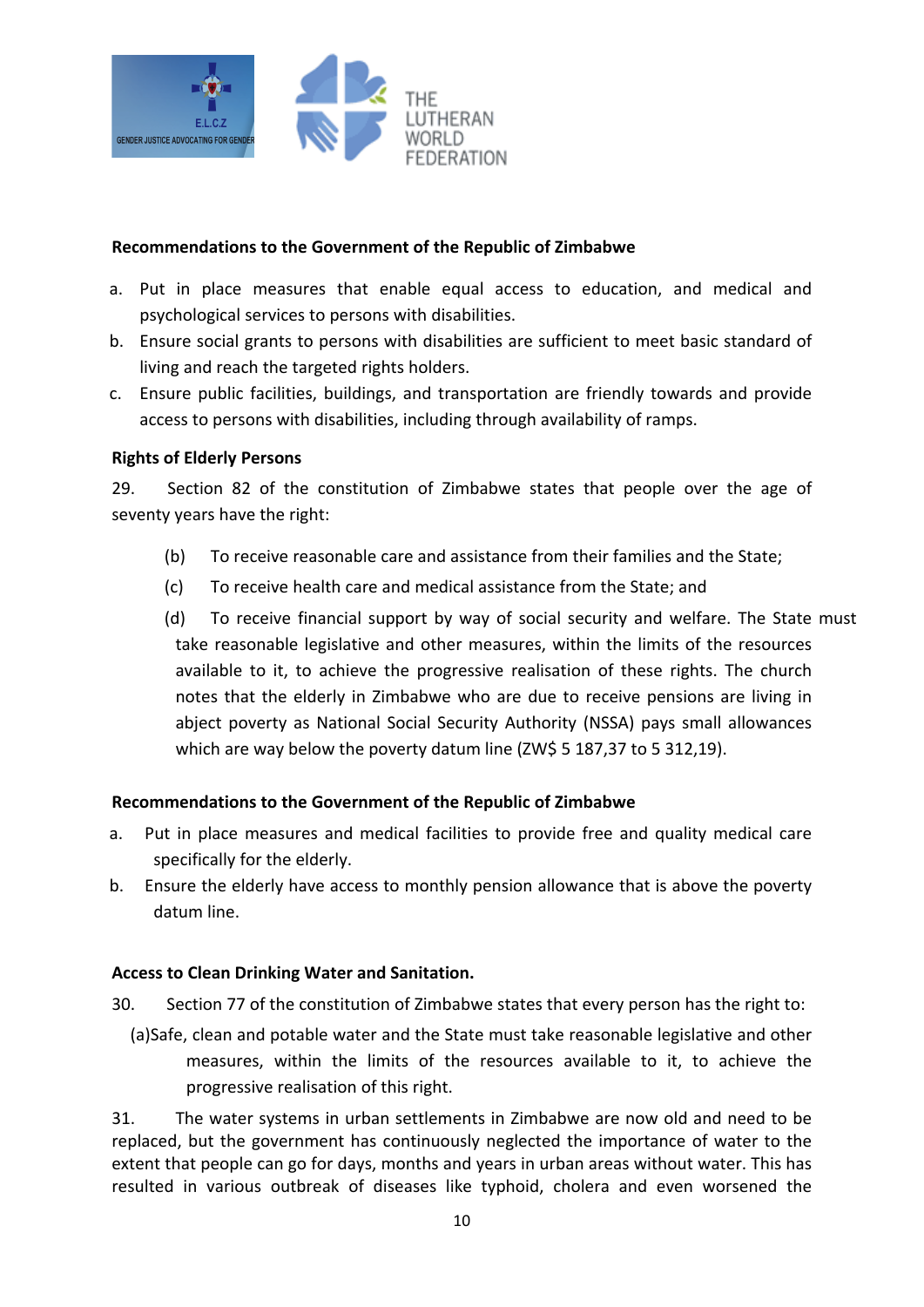

situation of COVID 19 which requires people to regularly wash their hands using running water.

#### **Recommendations to the Government of the Republic of Zimbabwe**

a. Provide modern infrastructure and facilities for water treatment that meets international standards.

b. Speed up building of dams, boreholes for water provision in both rural and urban set ups.

#### **Human Rights and the Environment**

32. Section, 73 of the Zimbabwe constitution states that:

- (1) Every person has the right:
	- (a) To an environment that is not harmful to their health or well-being; and
	- (b) To have the environment protected for the benefit of present and future generations, through reasonable legislative and other measures that—
		- (i) prevent pollution and ecological degradation;
		- (ii) promote conservation; and
		- (iii) secure ecologically sustainable development and use of natural resources while promoting economic and social development.

(2) The State must take reasonable legislative and other measures, within the limits of the resources available to it, to achieve the progressive realisation of the rights set out in this section. This is also stipulated in Article 24 of the right to <sup>a</sup> general satisfactory environment of the African charter.

33. The destruction and the pollution of the environment arises from mostly uncontrolled agriculture and mining. The open cast mining by the Chinese companies along the Great Dyke presents one of the major challenges to the environment in Zimbabwe. Open cast pits are left without any rehabilitation and are close to highways affecting travelers and communities' livestock. The environment has also been polluted and degraded by the gold mining and the use of mercury causing death of wild life, livestock and humans.

34. Stream bank cultivation and use of improper methods of farming have resulted in loss of top soil which ends up in rivers and streams causing flooding and siltation of dams. This has seriously affected human settlements as many homes have been swept away by floods as <sup>a</sup> results of this siltation. Moreover siltation reduces the water holding capacity of the dams contributing to water shortages.